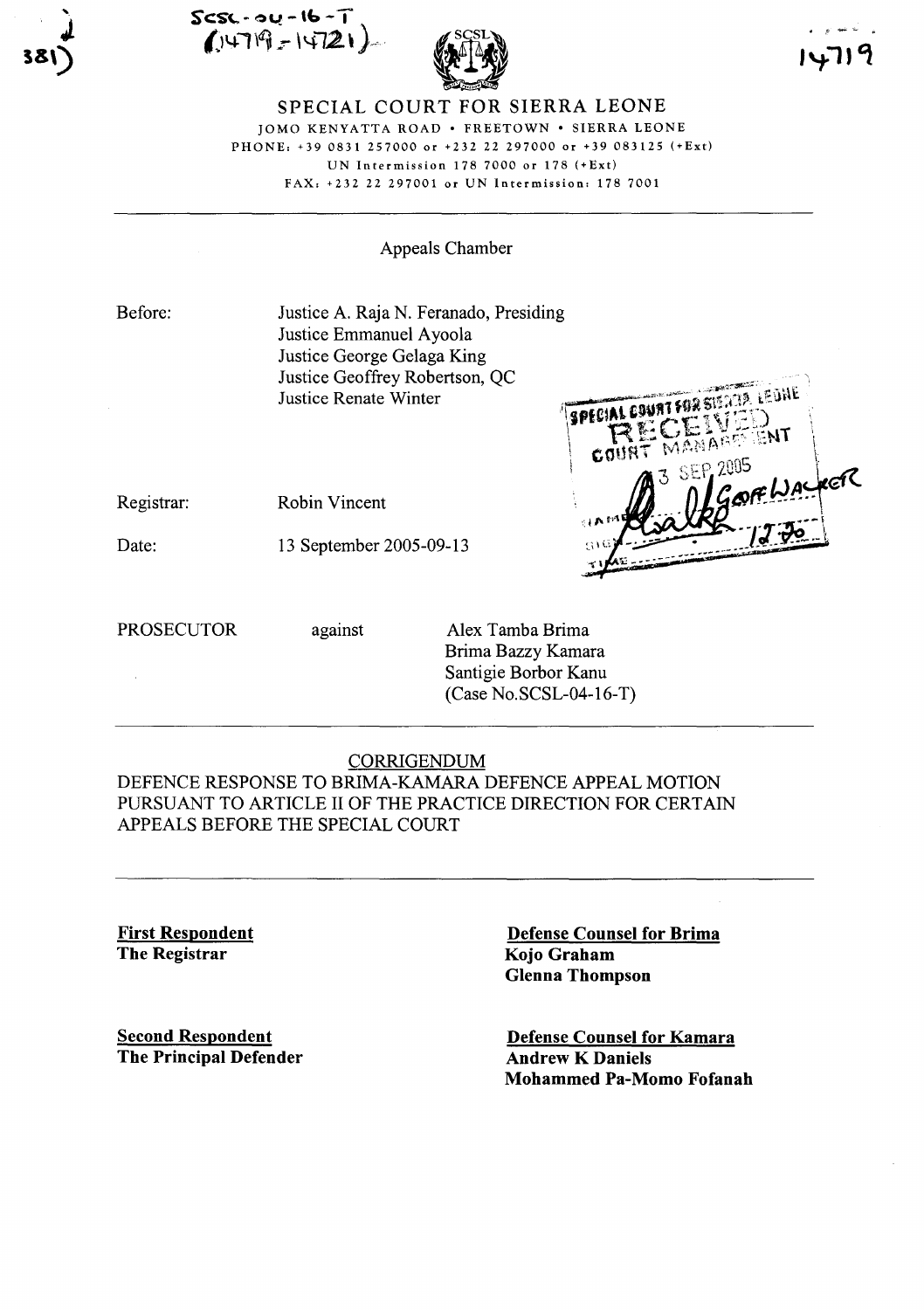The application is made before the Appeals Chamber of the Special Court for Sierra Leone ("Special Court"), composed of Justice A. Raja N. Fernando, Presiding, Justice Emmanuel Ayoola, Justice George Gelaga King, Justice Geoffrey Robertson, QC and Justice Renate Winter.

The Defence Office requests that the title of its document, filed on 9 September 2005, which inadvertently omitted the word "office," should be rectified. The new title should read as follows:

DEFENCE OFFICE'S REPLY TO THE BRIMA-KAMARA DEFENSE APPEAL MOTION PURSUANT TO ARTICLE II OF THE PRACTICE DIRECTION FOR CERTAIN APPEALS BEFORE THE SPECIAL COURT

A copy of the revised front page is hereto attached for substitution.

 $~\downarrow_{c}$  Principal Defender I